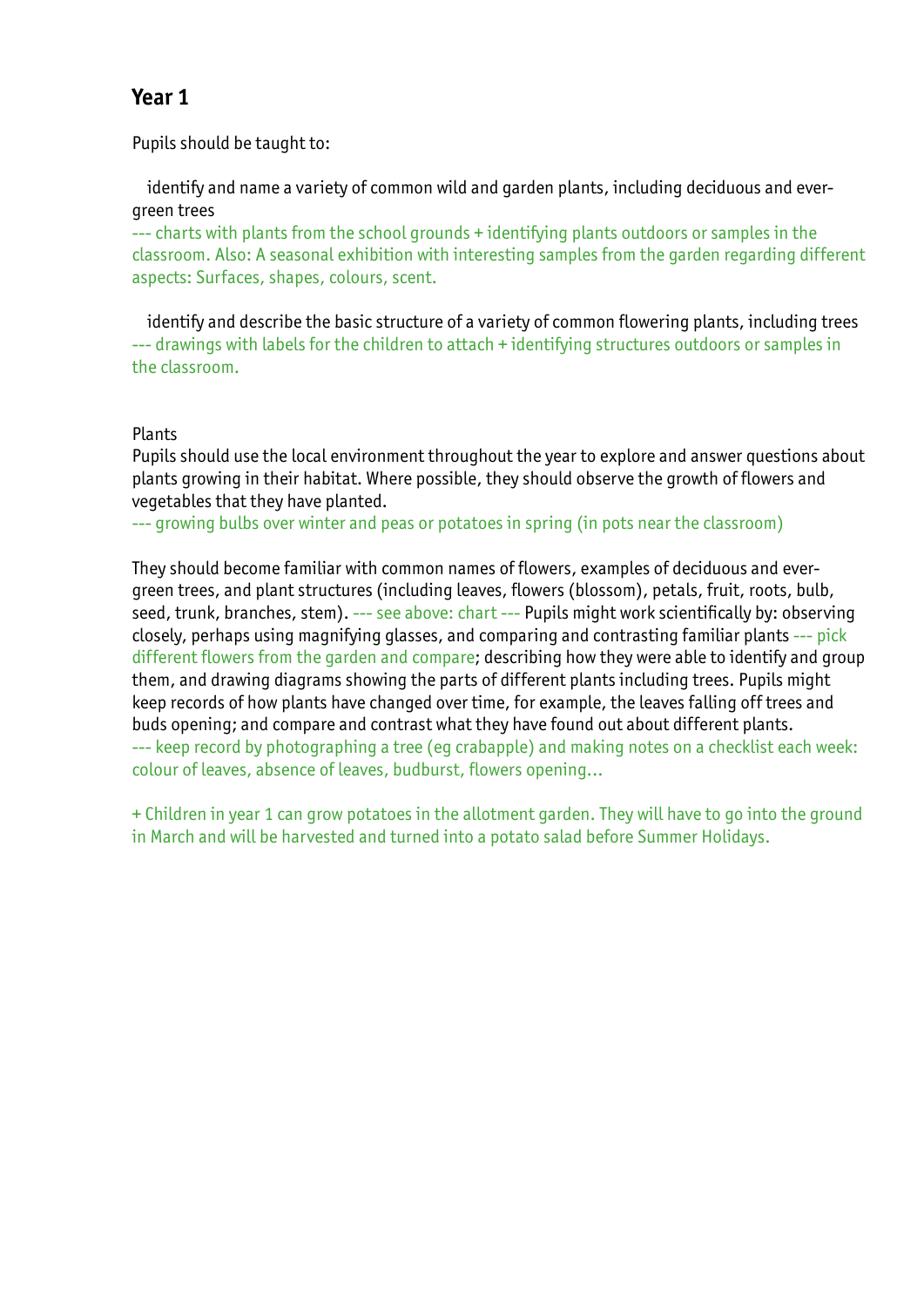Living things and their habitats

Pupils should be taught to:

 explore and compare the differences between things that are living, dead, and things that have never been alive

--- inside: box from the garden for the class to explore (caution with the live animals) or venture out and collect samples in the garden

 identify that most living things live in habitats to which they are suited and describe how different habitats provide for the basic needs of different kinds of animals and plants, and how they depend on each other

--- outside: visit interesting spots in the grounds where different habitats can be observed and explored throughout the year: Crows up in the tree, beetles under a log, worms in the soil, bees on flowers, caterpillars on leaves, spiders in the shed.

 identify and name a variety of plants and animals in their habitats, including microhabitats --- see above

 describe how animals obtain their food from plants and other animals, using the idea of a simple food chain, and identify and name different sources of food

--- outside: observe birds picking in the grass/beds/birdfeeders, dig up some worms and wait for the birds, explore fallen apples that have been chewed on in winter, watch worms burying into the ground, wait for a bee to come and drink nectar from a flower.

Notes and guidance (non-statutory)

Pupils should be introduced to the idea that all living things have certain characteristics that are essential for keeping them alive and healthy. They should raise and answer questions that help them to become familiar with the life processes that are common to all living things. Pupils should be introduced to the terms 'habitat' (a natural environment or home of a variety of plants and animals) and 'microhabitat' (a very small habitat, for example for woodlice under stones, logs or leaf litter). They should raise and answer questions about the local environment that help them to identify and study a variety of plants and animals within their habitat and observe how living things depend on each other, for example, plants serving as a source of food and shelter for animals. --- outside: Place cardboard cut-outs around the school: Where would a bee, a bird, a fish, a worm, a spider, a bug, a human, a mouse, a tiger, a hedgehog, a squirrel make their home? Did every animal find a home? Are there places in school, where no living thing would make their home? ---- Pupils should compare animals in familiar habitats with animals found in less familiar habitats, for example, on the seashore, in woodland, in the ocean, in the rainforest.

Pupils might work scientifically by: sorting and classifying things according to whether they are living, dead or were never alive, and recording their findings using charts. --- Box with samples from the school grounds (Leaves, wood, sticks, stones, feathers, plants, dry seedpods) They should describe how they decided where to place things, exploring questions like: 'Is a flame alive? Is a deciduous tree dead in winter?' and talk about ways of answering their questions. They could construct a simple food chain that includes humans (eg, grass, cow, human). They could describe the conditions in different habitats and microhabitats (under log, on stony path, under bushes); and find out how the conditions affect the number and type(s) of plants and animals that live there. --- outside: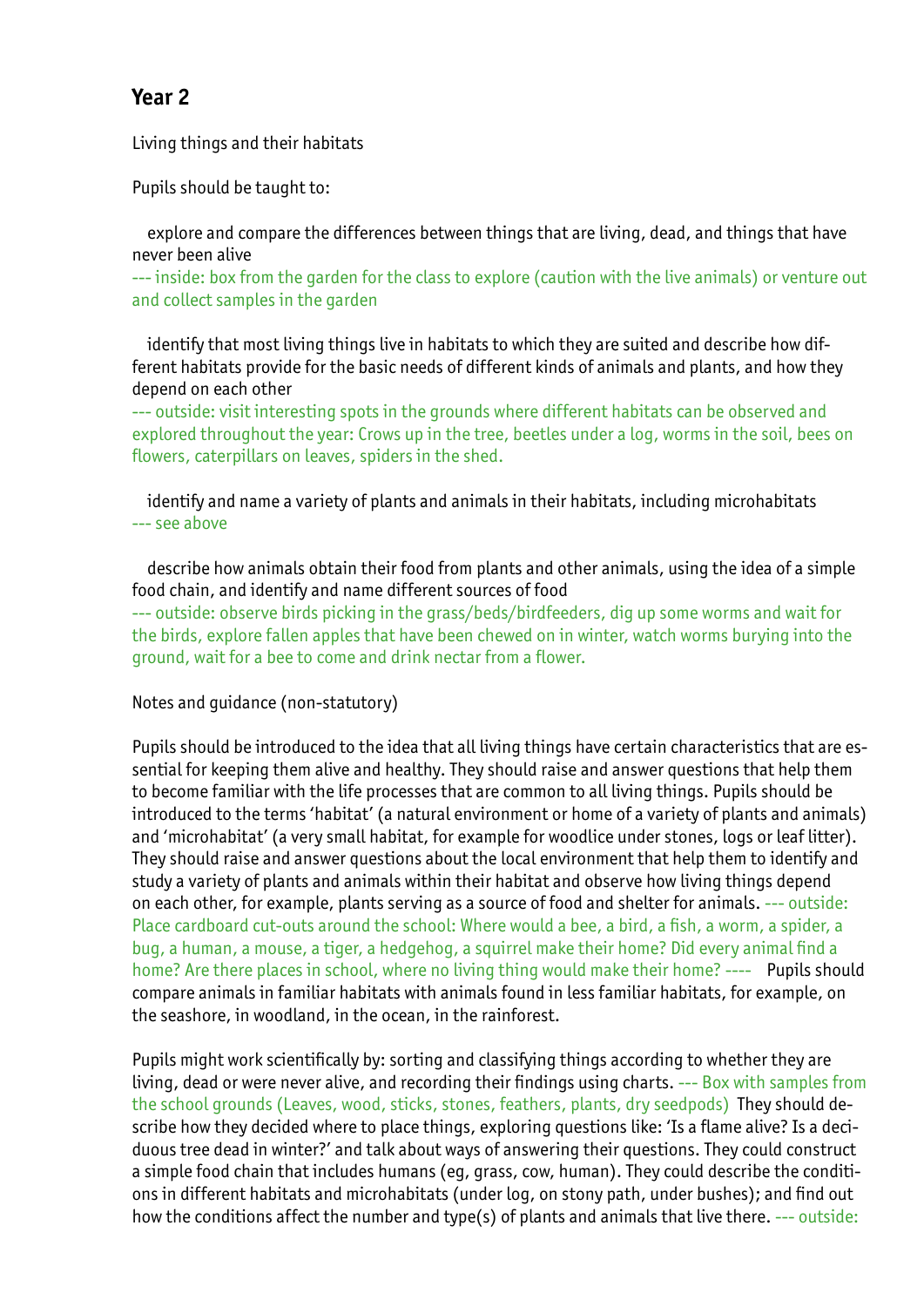the same spots in the grounds as mentioned above: take a checklist to each spot and tick off what you notice (light levels, humidity, temperature, which plants)

Plants

Pupils should be taught to:

observe and describe how seeds and bulbs grow into mature plants

--- experiment with hyacinths indoors in winter in a glass

--- experiment with germinating peas on wet paper

 find out and describe how plants need water, light and a suitable temperature to grow and stay healthy

--- experiment with growing plants in different locations: in a cupboard, on a windowsill, outdoors --- experiment with growing plants with different water regimes

Notes and guidance (non-statutory)

Pupils should use the local environment throughout the year to observe how plants grow. Pupils should be introduced to the requirements of plants for germination, growth and survival, as well as the processes of reproduction and growth in plants.

--- rescue some of the peas that were germinating in paper towels and plant them in pots outside. --- if possible keep plants watered until they develop flowers and pods

Note: seeds and bulbs need water to grow but most do not need light; seeds and bulbs have a store of food inside them.

Pupils might work scientifically by: observing and recording, with some accuracy, the growth of a variety of plants as they change over time from a seed or bulb, or observing similar plants at different stages of growth; setting up a comparative test to show that plants need light and water to stay healthy.

--- see experiments above

+ Children in year 2 could grow hyacinths for christmas in glass vases and watch the roots and leaves appear. They can start their own pumpkins outside in May from seed. The plants will grow and be quite big after Summer holidays. The children, now in year 3, can learn about the plant's parts and functions (tendrils, flowers, fruit, seeds) and cook a pumpkin soup.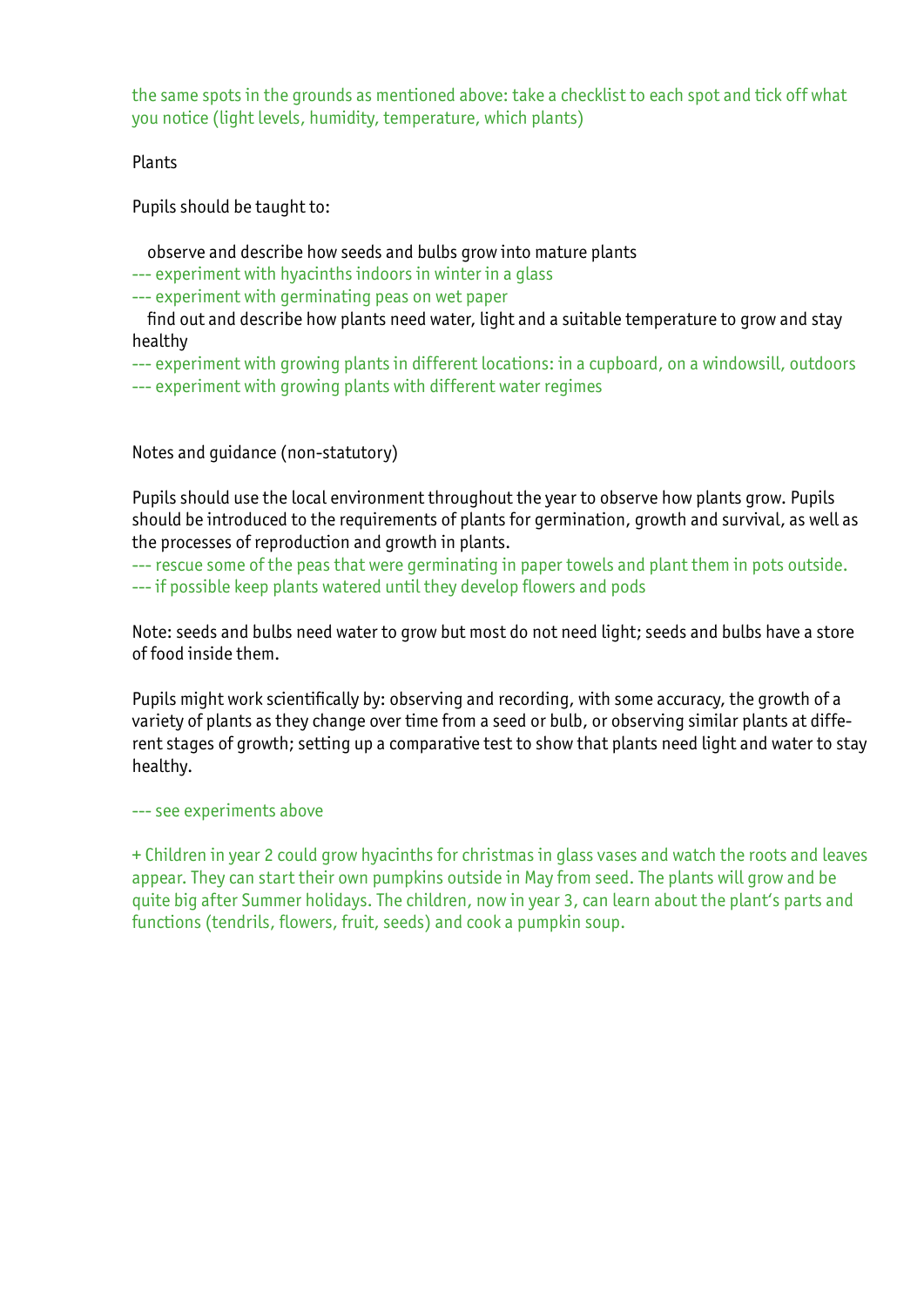**Plants** 

Pupils should be taught to:

 identify and describe the functions of different parts of flowering plants: roots, stem/trunk, leaves and flowers

--- in- and outside: in the school grounds, have a look at plants and see whether you can remember the names of different parts of plants. Bring some plants inside and present them to the class. Talk about its parts (stems, leaves, ...) and have a guess, what these parts are for. Whole class, ask why-Questions about plants and try to guess the answers.

 explore the requirements of plants for life and growth (air, light, water, nutrients from soil, and room to grow) and how they vary from plant to plant

--- inside: experiment over 6 weeks: germinate pumpkin seeds in some wet kitchen paper. Observe how the roots and the shoots grow and the hard seed case is split. You will notice the root hairs that absorb the water. There is no soil for the roots to grow into. Make predictions about the future of the seedling, then observe: What happens to it?

--- Do plants need sunlight to grow? Can you think of an experiment that puts this theory to the test?

--- cover some grass with black plastic for 2 weeks/ place plants in the cupboard

#### investigate the way in which water is transported within plants

--- in and outside: stand a fresh celery stalk in 5 cm of water mixed with ink for a couple of hours. Investigate the top of the stem after the time is up.

Try to explain how a tree takes up water and transports it up to the leaves. Now have a look at a split twig and take note of the green layer between wood and bark. We can go outside and investigate a tree that has a damaged trunk and how this affected its growth.

 explore the part that flowers play in the life cycle of flowering plants, including pollination, seed formation and seed dispersal

--- in and outside: Pick flowers for your studies and bring them inside. Present your flowers to the class and describe them. Can you spot petals, stems, anthers, stigma, pollen and ovary?

--- Have a look at the marigold/Calendula. It flowers the whole summer and usually has all different stages from buds to ripe seedheads. What do you notice about the color and shape of the flower over time?

We can brake apart a seadhead and investigate with the video-scope: Can you spot the seeds? --- Go back to the flowers you picked: Can you guess, where the seeds will develop when the flower wilts?

--- have a look at strawberries, beanpods, peapods, blueberries, apples, cherries, gooseberries. Make predictions about what is inside. Cut them open and investigate. Any seeds inside? Do you eat the seeds? What happens to the seeds, after animals have eaten them?

--- Exhibition of different seeds and fruits. From the shape of the fruit , can you guess how the seed is spread? (Explosion, gravity, wind, animals - squirrels, birds...)

Notes and guidance (non-statutory)

Pupils should be introduced to the relationship between structure and function: the idea that every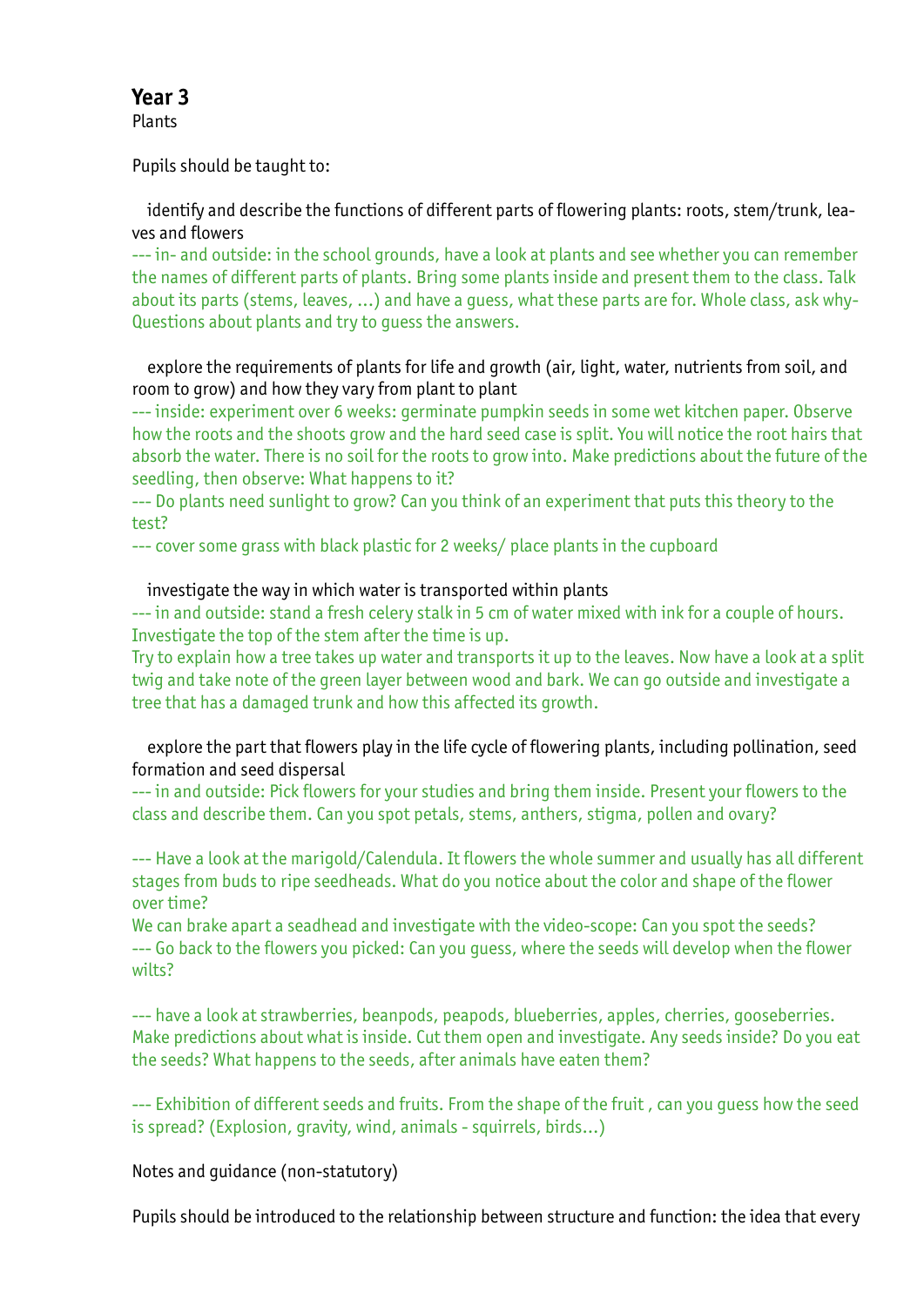part has a job to do. They should explore questions that focus on the role of the roots and stem in nutrition and support, leaves for nutrition and flowers for reproduction.

--- Connect functions and plant parts from a scrambled up display: bark-attracts bees, petals - collect energy from the sun, pollen - anchors plant in the ground, roots - hold leaves

--- Find functions of plant parts, when they are missing in a picture: Flower without petals, tree without trunk

Note: pupils can be introduced to the idea that plants can make their own food, but at this stage they do not need to understand how this happens.

--- From light, water, soil and air, plants produce sugar and store it inside their 'bodies'. The green cells in the plant are the , factories' that produce sugar. The plant can store this sugar in its body and use it later, it also feeds all animals.

List any food and discover which plant it is based on. (eg. milk: cows - grass/grain; sugar: sugar beet; or more complex foods like a cake: eggs - chicken - grains... etc)

Pupils might work scientifically by: comparing the effect of different factors on plant growth, for example, the amount of light, the amount of fertiliser; --- see above: experiment with light, cover grass --- discovering how seeds are formed by observing the different stages of plant life cycles over a period of time; --- see above: calendula flowers. --- looking for patterns in the structure of fruits that relate to how the seeds are dispersed. --- see above: seed dispersal --- They might observe how water is transported in plants, for example, by putting cut, white carnations into coloured water and observing how water travels up the stem to the flowers. --- see above: celery stalk

+ Children in year 3 can harvest pumpkins that they sowed in year2 and make a pumpkin soup in autumn. We also collect seeds from flowers and vegetables (eg. beans and peas). From the following spring, year 3 has the main of the allotment garden to grow flowers, herbs and veg. Starting with carrots, artichokes and tomatoes and going through to the last batch of peas to be sown before the end of the school year. If possible they set up a market stall during summer term to sell their produce.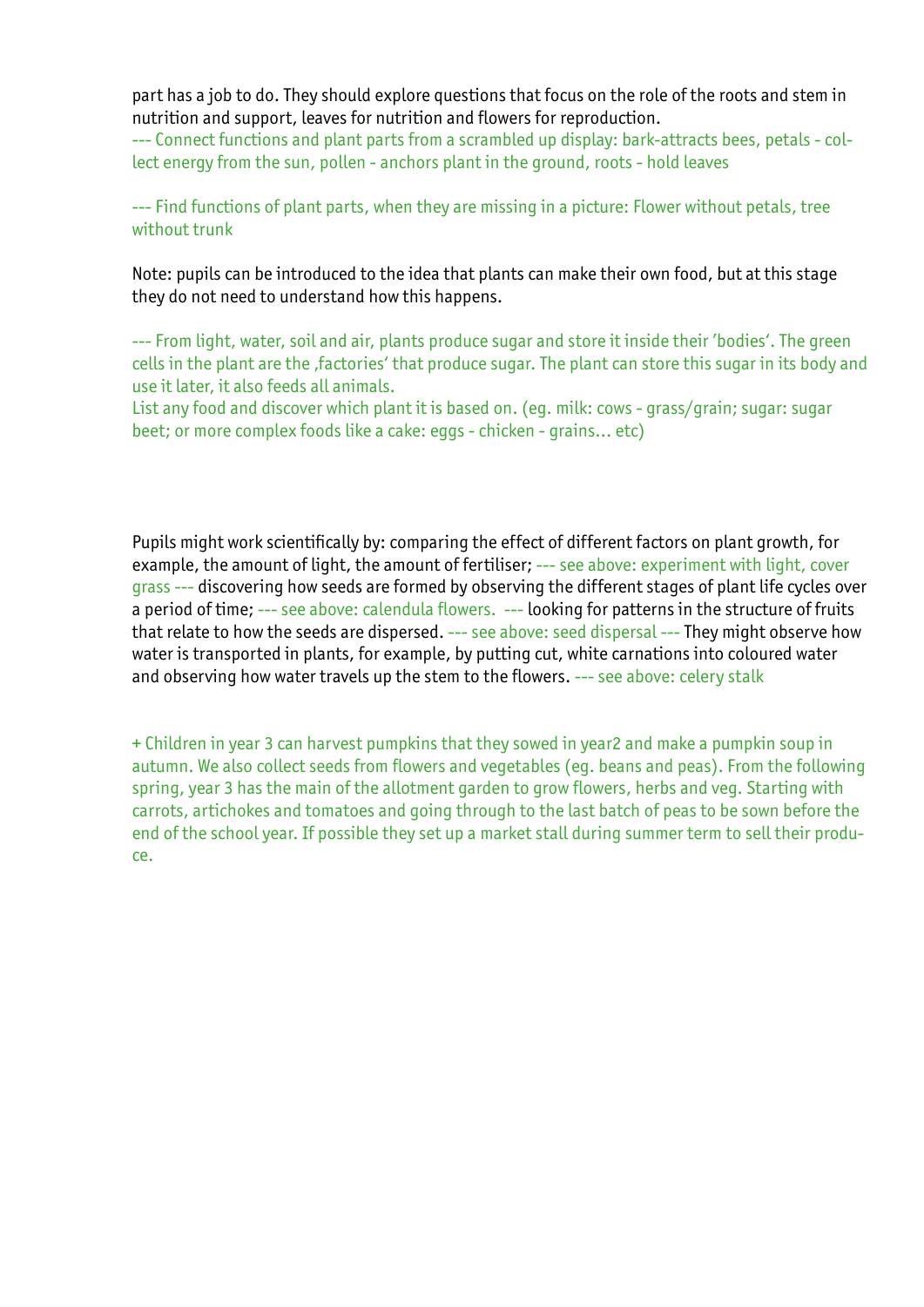programme of study Living things and their habitats

Pupils should be taught to:

 recognise that living things can be grouped in a variety of ways explore and use classification keys to help group, identify and name a variety of living things in their local and wider environment --- use seasonal ident key in the school grounds

 recognise that environments can change and that this can sometimes pose dangers to living things

Notes and guidance (non-statutory)

Pupils should use the local environment throughout the year to raise and answer questions that help them to identify and study plants and animals in their habitat. They should identify how the habitat changes throughout the year. Pupils should explore possible ways of grouping a wide selection of living things that include animals, flowering plants and non-flowering plants. Pupils could begin to put vertebrate animals into groups, for example: fish, amphibians, reptiles, birds, and mammals; and invertebrates into snails and slugs, worms, spiders, and insects.

Note: plants can be grouped into categories such as flowering plants (including grasses) and nonflowering plants, for example ferns and mosses.

--- look at the school grounds and find plants with no flowers. Research whether these plants are flowering at any time and how their flowers look like.

--- quiz: guess the vegetable (pictures or samples of flowers which ought to be connected to their plants)

Pupils should explore examples of human impact (both positive and negative) on environments, for example, the positive effects of nature reserves, ecologically planned parks, or garden ponds, and the negative effects of population and development, litter or deforestation.

--- what benefit does the school pond bring to the environment? Are there any limitations? What benefit do new houses bring and are there any limitations? How could you make new housing more environmentally friendly? How do you know what is better for a certain species? --- hedgehog survey

Pupils might work scientifically by: using and making simple guides or keys to explore and identify local plants and animals; making a guide to local living things; raising and answering questions based on their observations of animals and what they have found out about other animals that they have researched.

--- choose five living things from the grounds and put them into your own identification key.

+ Year 4 can choose a spot in the grounds to plant overwintering bulbs that flower in spring. They use the hedgehog tunnel to track the presence of an animal that is nocturnal. We can build nestboxes for different birds or bats, they all have different preferences for shape, materials and placing. We can set up a bee-observatory in the garden. We could have a bird bath, which needs topping up and cleaning regularly.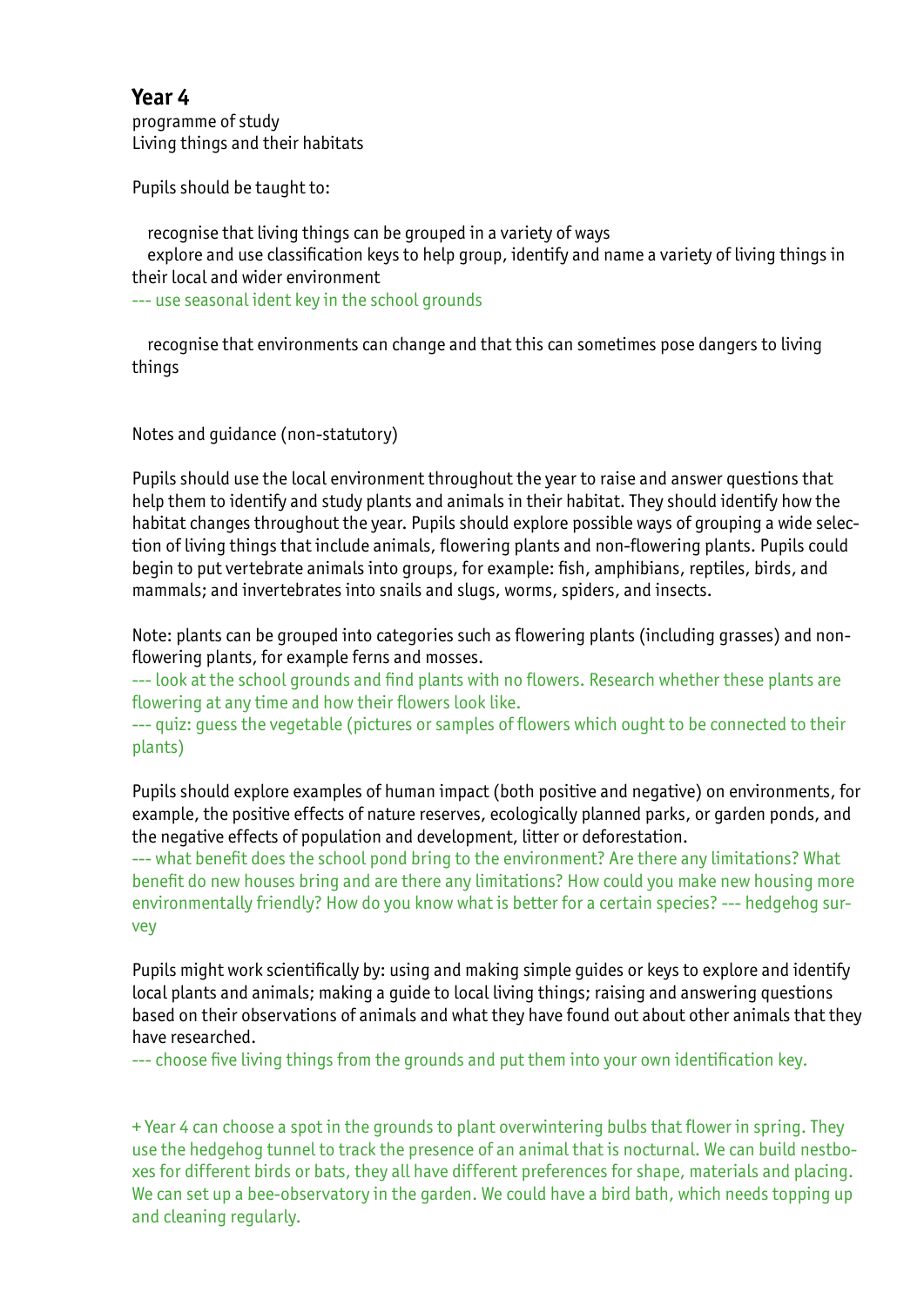programme of study Living things and their habitats

Pupils should be taught to:

 describe the differences in the life cycles of a mammal, an amphibian, an insect and a bird describe the life process of reproduction in some plants and animals

Notes and guidance (non-statutory)

Pupils should study and raise questions about their local environment throughout the year. They should observe life-cycle changes in a variety of living things, for example, plants in the vegetable garden or flower border, and animals in the local environment. They should find out about the work of naturalists and animal behaviourists, for example, David Attenborough and Jane Goodall. --- plants have different life-cycles and all of them include juvenile, adult and old age-stages. We can find out about different life-stages by investigating plants in the school grounds.

Pupils should find out about different types of reproduction, including sexual and asexual reproduction in plants, and sexual reproduction in animals.

--- we can clone plants by taking cuttings from the garden. Plants do this naturally: have a look at brambles and bindweed or anemones in the garden. Inspect flowers and their reproductive parts with a magnifying glass, consider how pollen is moved and deposited on the stigma and how seeds develop. Cut open a bean and discover the embryo inside. Discuss the advantages and disadvantages of propagation methods for the plant.

Pupils might work scientifically by: observing and comparing the life cycles of plants and animals in their local environment with other plants and animals around the world (in the rainforest, in the oceans, in desert areas and in prehistoric times) --- when there is no winter: do plants, overwinter'? --- did dinosaurs live along flowering plants?, asking pertinent questions and suggesting reasons for similarities and differences. They might try to grow new plants from different parts of the parent plant, for example, seeds, stem and root cuttings, tubers, bulbs. They might observe changes in an animal over a period of time (for example, by hatching and rearing chicks), comparing how different animals reproduce and grow.

+ Each pupil in Year 5 can choose a plant in autumn which we can propagate via cuttings. They are allowed to take their new plants home in spring or plant it out into the school grounds. Year 5 are allowed to pick flowers for their classroom or reception each week during spring and summer.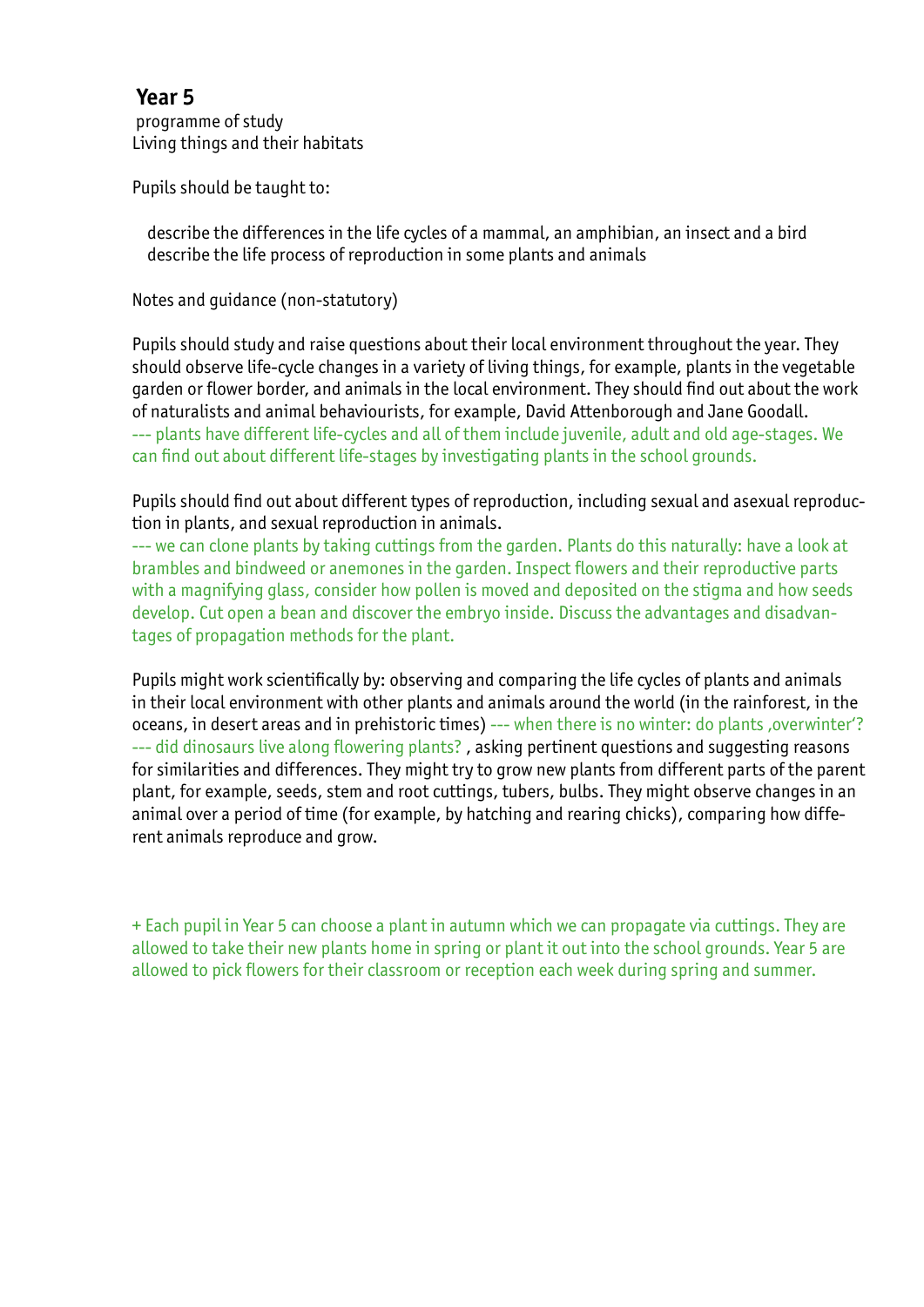programme of study Living things and their habitats

Pupils should be taught to:

 describe how living things are classified into broad groups according to common observable characteristics and based on similarities and differences, including micro-organisms, plants and animals

--- classification keys for plants at school are available on request

give reasons for classifying plants and animals based on specific characteristics

Notes and guidance (non-statutory)

Pupils should build on their learning about grouping living things in year 4 by looking at the classification system in more detail. They should be introduced to the idea that broad groupings, such as micro-organisms, plants and animals can be subdivided. Through direct observations where possible, they should classify animals into commonly found invertebrates (such as insects, spiders, snails, worms) and vertebrates (fish, amphibians, reptiles, birds and mammals). They should discuss reasons why living things are placed in one group and not another. Pupils might find out about the significance of the work of scientists such as Carl Linnaeus, a pioneer of classification.

--- lesson about Linnaeus: He introduced the binominal system which gives each species a ,forename and surname' (genus, species). Interesting examples of plant names before Linnaeus ,we can try and make up rediculously long names ourselves, eg. "Plantago foliis ovato-lanceolatus pubescentibus, spica cylindrica, scapo tereti" - Plantago media

Some famous binominal examples: Tyrannosaurus rex, Homo sapiens.

The same plant: periwinkle - Immergrün - bígaro - Vinca major. twitch grass (engl.) - couch grass (engl.) - Quecke - Elymus repens

Pupils might work scientifically by: using classification systems and keys to identify some animals and plants in the immediate environment. They could research unfamiliar animals and plants from a broad range of other habitats and decide where they belong in the classification system.

Pupils should be taught to:

 recognise that living things have changed over time and that fossils provide information about living things that inhabited the Earth millions of years ago

 recognise that living things produce offspring of the same kind, but normally offspring vary and are not identical to their parents

 identify how animals and plants are adapted to suit their environment in different ways and that adaptation may lead to evolution

Notes and guidance (non-statutory)

Building on what they learned about fossils in the topic on rocks in year 3, pupils should find out more about how living things on earth have changed over time. They should be introduced to the idea that characteristics are passed from parents to their offspring, for instance by considering different breeds of dogs, and what happens when, for example, labradors are crossed with poodles. They should also appreciate that variation in offspring over time can make animals more or less able to survive in particular environments, for example, by exploring how giraffes' necks got longer, or the development of insulating fur on the arctic fox. Pupils might find out about the work of palaeon